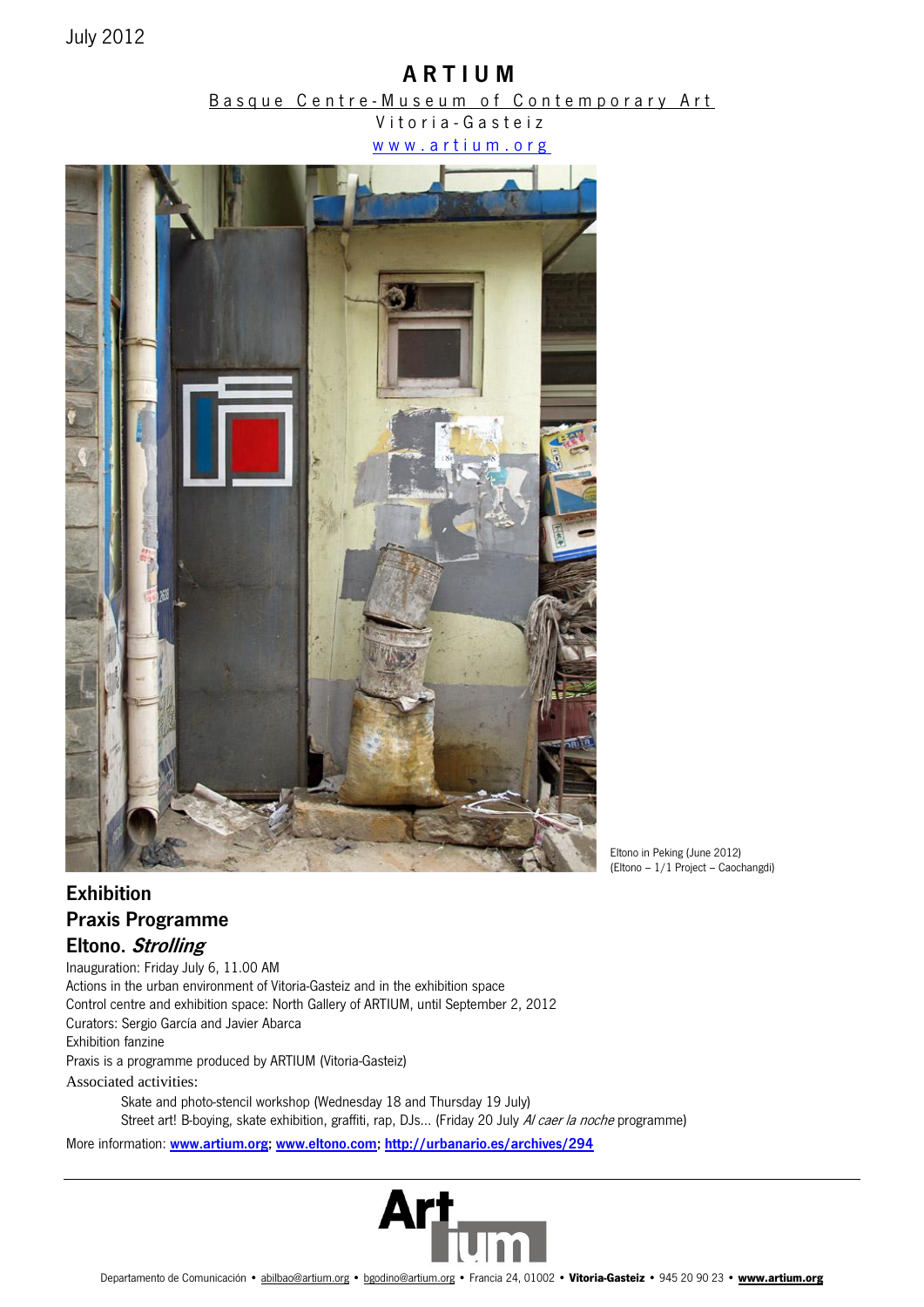"If the contextual painting of Eltono is unique, this is because it is defined in a way that contrasts with other messages: unlike a signature, there is no gesture, unlike a standardised poster, it is improvised in dialogue with the context. Unlike advertising, or figurative urban art, it does not impose a message. And unlike advertising and most of urban art, it does not obliterate the surface but points to and integrates with it".

> Javier Abarca, co-curator of Deambular First published in *Line and Surface* book

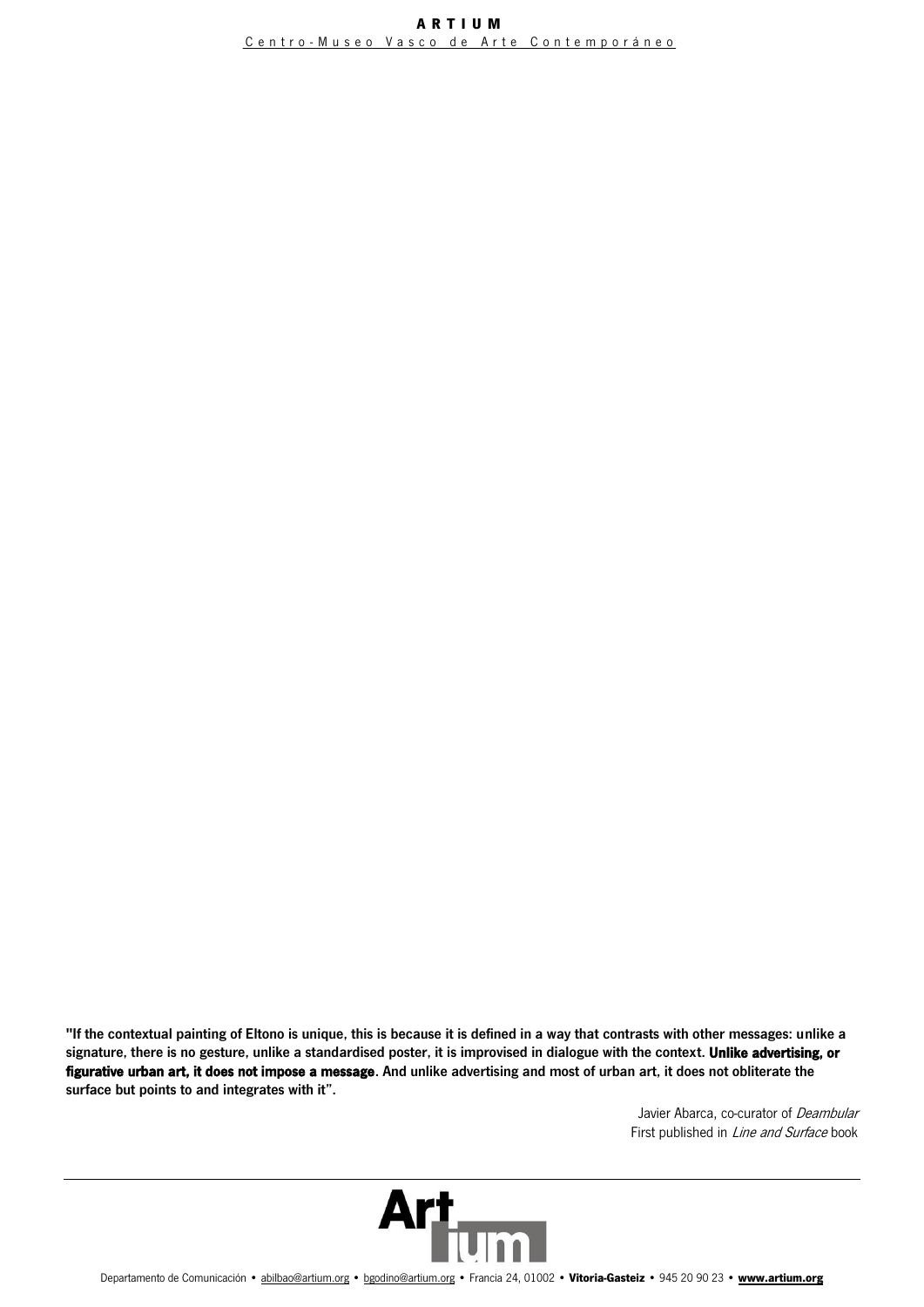# ARTIUM presents *Strolling*, an urban art project by Eltono for the Praxis programme

The artist integrates his actions in an urban context, choosing neglected surfaces which he gives a new sense of dignity, seeking the complicity of passersby.

ARTIUM, Basque Centre-Museum of Contemporary Arts presents the exhibition *Strolling*, a project by Eltono for the Praxis programme (from July 6 to September 2, 2012). The artist integrates his actions in an urban context, choosing neglected surfaces which he gives a new sense of dignity, seeking the complicity of passersby. Eltono is recognised internationally for his actions in urban environments, from Madrid and Barcelona to New York and Peking, where he has just inaugurated a new exhibition. His actions take the form of improvised variations of the same recognisable graphic motif which he integrates and balances within the context in which they are created. The public space is therefore converted into a central space and on this occasion is connected with the North Gallery of the museum in which the artist establishes his control centre and where the photographic documentation generated in each action is on display. Strolling is curated by Javier Abarca and Sergio García and is a production by ARTIUM.

Eltono, nickname of Xavier Entzmann (Cergy-Pontoise, Paris, 1975), began his artistic career with graffiti works done in Paris in the 90s. Member of the prestigious group, GAP, he made extensive use of the railway line that joins the municipality where he lived with the French capital. He studied graphic arts and in 1999, he travelled to Madrid with an exchange grant. After several months writing graffiti in an environment shared with many other artists, he decided to experiment with a graphic icon, using at first traditional graffiti techniques and materials.

In 2000, he put aside his aerosol cans and began to paint geometric motifs with plastic paint applied with a brush and masking tape. Eltono uses the same set of abstract motifs that are easily identified but are modified through the transformation of lines and colours in order to adapt to each of the contexts in which they are used: he improvises shapes in situ in order to adapt to the existing one. The artists uses the same slow, deliberate care in his improvisations as when he is choosing the locations for his actions. The artist chooses forgotten, neglected surfaces which he gives a new sense of identity. On occasions, these are well out of sight, which makes them less perceptible but, as a result, they intensify the contact with the occasional spectator.

At the turn of the century, his activities intensified in Madrid and he soon switched his attention to other cities. Since 2002, he has developed one man projects in Barcelona, Berlin, Monterrey, Sao Paulo, Rosario, Porto Alegre, Lima, New York, Milan, Turin, Seville, Bilbao, Amsterdam, Warsaw and Peking. Recently, he published a book entitled "Line and Surface", a collection of 16 of Eltono's projects carried out over the last 12 years.

During his residence at ARTIUM, Eltono will use the day-to-day action of walking through the city, the observation of streets and pedestrians and their relationship with their surroundings. The artist will generate different working mechanisms that will create threads of connection between the street and the Praxis space in the North Gallery of ARTIUM, where, as well as being the artist's workshop and project control centre, visitors will be able to examine the documentation and other objects generated in each action. One of these hybrid projects will take the form of a mural done on the walls of the Praxis Gallery.

ARTIUM will also publish a fanzine –the usual format for Praxis projects - with documentation from the different projects. The curators, Sergio García, gallery owner, and Javier Abarca, a university lecturer specialised in urban art, will work together with the artist for the first weeks of the exhibition on the preparation of the publication, which will include texts from, among others, Blanca de la Torre, ARTIUM curator and curator of the Praxis programme.